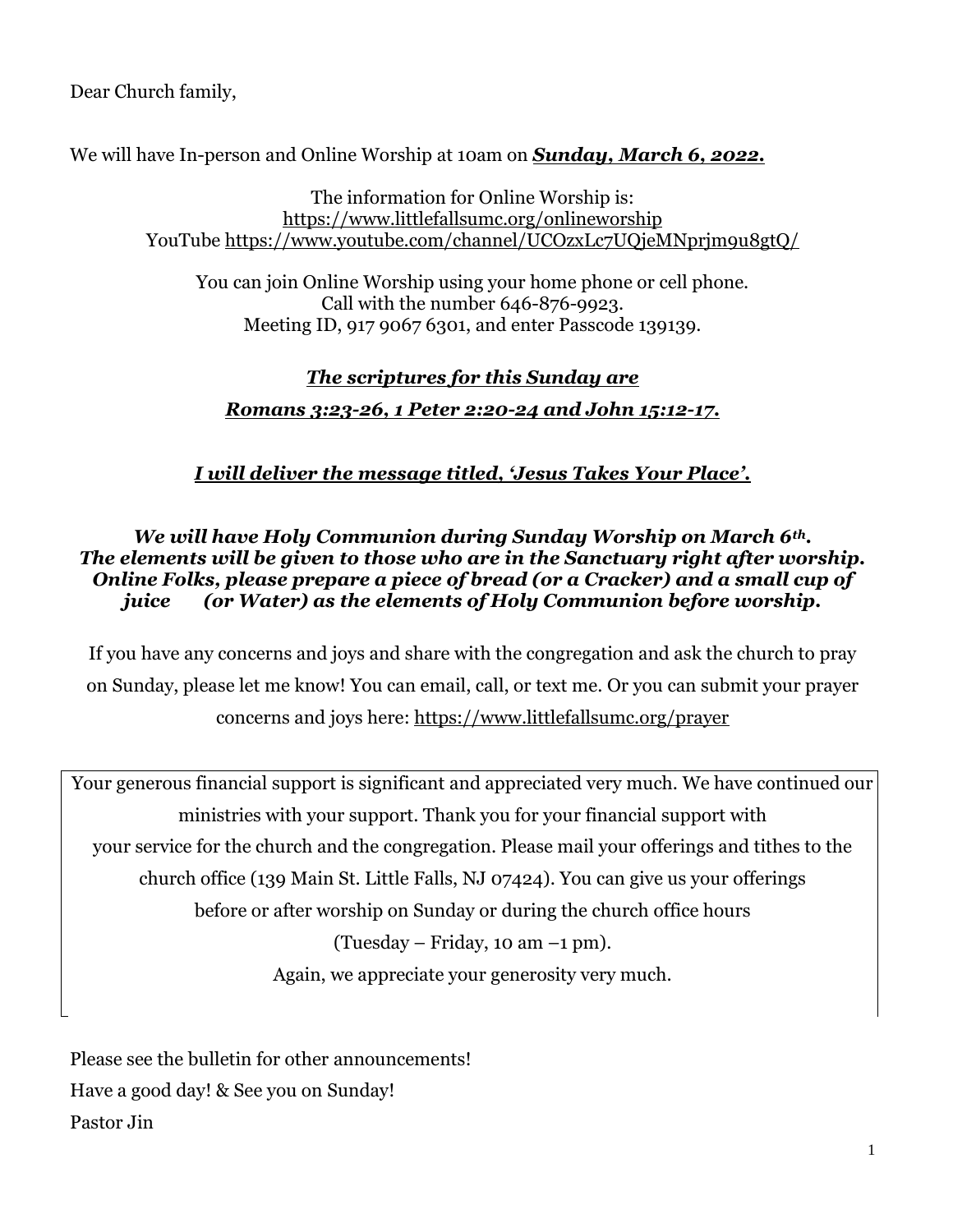**Little Falls United Methodist Church**

**Worship Bulletin**

**First Sunday in Lent**

**March 6, 2022 - Sunday Worship: 10 AM**



**139 Main Street, Little Falls, NJ 07424 Office Phone: (973) 256-0993 Website: [www.LittleFallsUMC.org](http://www.littlefallsumc.org/) Email: [Info@LittleFallsUMC.org](mailto:Info@LittleFallsUMC.org)**

*"A Welcoming Community of Faith, Hope, Mission and Outreach Sharing Christ's Love" "Making Disciples of Jesus Christ for the Transformation of the World"*

**"I appeal to you therefore, brothers and sisters, by the mercies of God, to present your bodies as a living sacrifice, holy and acceptable to God, which is your spiritual worship." (Romans 12:1)**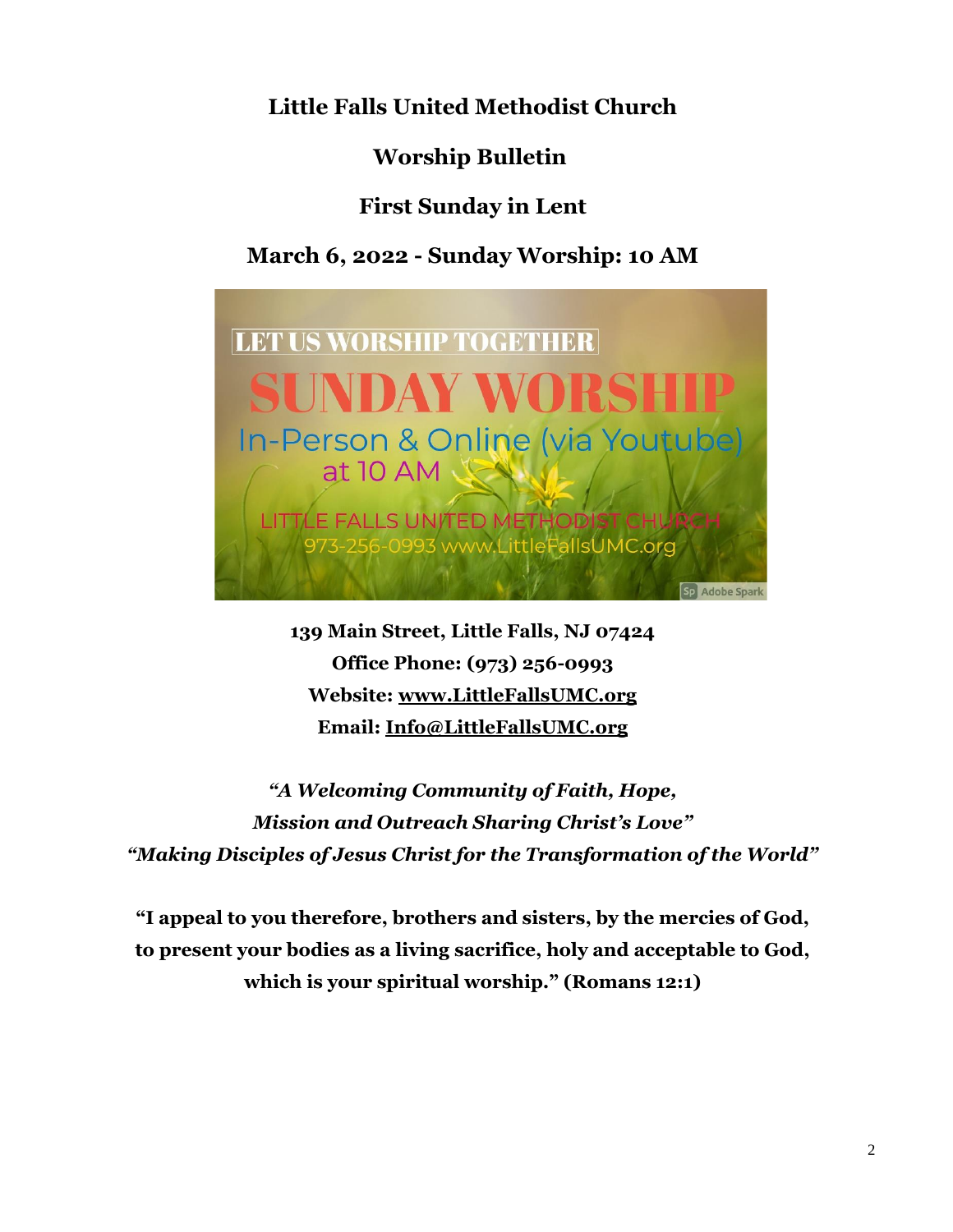## *Called to Praise*

### ⭻**Prepare your heart and body for Worship**

#### **Welcome & Greeting**

⭻**Call to Worship** Leader: We are brought here today to glimpse the hope that Christ has for us. **All: Open our hearts to receive that hope.** Leader: We are brought here today to be healed of our fears. **All: Heal us, Lord Jesus, with your love and power.** Leader: Come, let us receive the vision and healing love of God. **All: Praise be to God who continues to bless and restore us. AMEN.**

#### ⭻**Praise Song** *To God Be the Glory* **UMH 98**

To God be the glory, great things He has done; So loved He the world that He gave us His Son, Who yielded His life an atonement for sin, And opened the life gate that all may go in. Refrain

Praise the Lord, praise the Lord, Let the earth hear His voice! Praise the Lord, praise the Lord, Let the people rejoice! O come to the Father, through Jesus the Son, And give Him the glory, great things He has done.

O perfect redemption, the purchase of blood, To every believer the promise of God; The vilest offender who truly believes, That moment from Jesus a pardon receives. Refrain

Great things He has taught us, great things He has done, And great our rejoicing through Jesus the Son; But purer, and higher, and greater will be Our wonder, our victory, when Jesus we see.

#### **Children's Time** *Lent*

#### **Announcements**

- We have '**In-Person' Worship in the Sanctuary** and **'Online Worship'** at 10 am on *Sunday, March 6, 2022.* You can choose In-person worship or Online worship to worship with us.
- We highly recommend you to wear a mask during in-person Worship to protect one another. We are following the CDC guideline to protect everyone.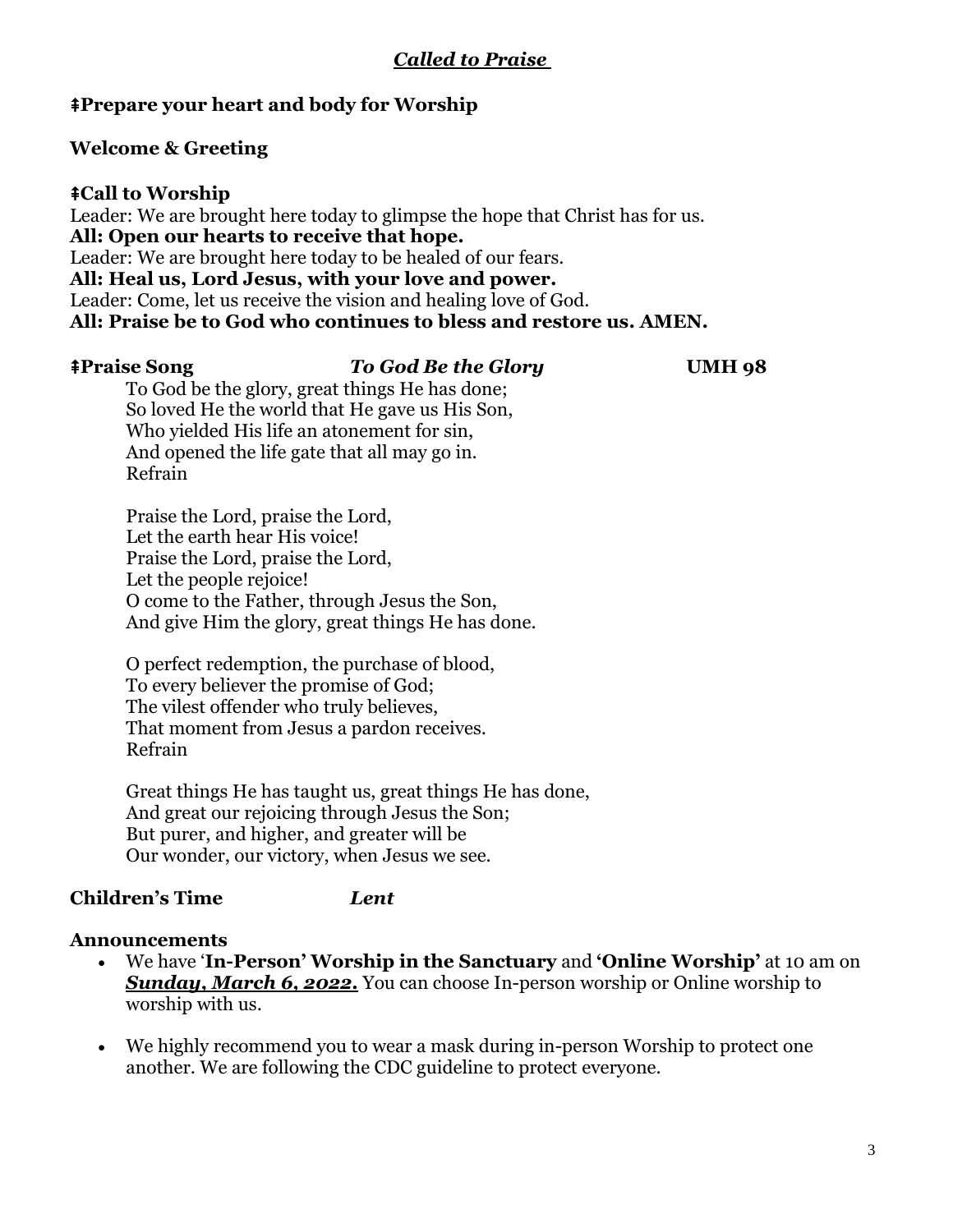- The Worship Bulletin will be sent to you by email (most people) or mail (those who cannot access email). You can see the bulletin on the church website, <https://www.littlefallsumc.org/onlineworship>
- You can join our online worship via YouTube or Facebook for Online Worship. Type "Little" Falls United Methodist Church" in searching window on Youtube or Facebook. You can use the link below to join in Online Worship. YouTube<https://www.youtube.com/channel/UCOzxLc7UQjeMNprjm9u8gtQ/>
- You can join the Online Worship by your phone. Call with the number 646-876-9923 and enter the Meeting ID, 917 9067 6301 and  $#$  Key and then press  $#$  key again! Passcode 139139.
- **Holy Communion** We will have Holy Communion at *Sunday Worship on March 6th at 10am.* If you plan to join us Online service, please prepare Holy Communion elements, Bread (or a cracker) and Grape juice (or water).
- **Altar Flowers** Thank you to *Cheryle Mitchell* for providing the altar flowers for Sunday Service in *Memory of Cathi Conti and Dale Mitchell.* If you would like to offer the altar flowers, please contact Janet (973) 896-8936 [\(ladyteddy@aol.com\)](mailto:ladyteddy@aol.com).
- **Prayer Concerns & Joys** Please email Pastor Jin (jkim@littlefallsumc.org) if you would like to share your concerns and joys with the congregation. Pastor Jin will lift up the names in the order of prayer in our worship.
- **Lent Bible Study** We will have the Lent Bible Study every *Wednesday from March 9 to April 13.* We will study the book, *Witness at The Cross***.** Please sign up for the class and a copy of the book. The sign-up sheet is on the table in the Narthex.
- **Baked Potato Dinner!** Baked Potato Dinner will be on *Saturday, March 26th*, 5:30 to 7:00pm. Tickets are available now at \$17 per person. Please contact Cheryle (973-508-7402) or the church office (973-256-0993) for more details.
- **UMW Victorian Tea & Auction!** UMW will hold the annual Victorian Tea & Auction at Noon on *Saturday, April 23.* Tickets will go on sale in March at \$20 per person. If you have any questions, please contact Melissa (201) 452-7759 or [melissadowning82@gmail.com](mailto:melissadowning82@gmail.com) or Lorraine (973) 641-2695 or [lordecaprio@yahoo.com](mailto:lordecaprio@yahoo.com)
- **Church Forum** We concluded "Church Forum for Church ministry" with the last meeting. The team will present the accomplishment through the church forum. We will begin another church forum for the church ministry on *Saturday, April 30th* as the initial meeting. Let's work on God's ministry together!
- **Kids For Christ** We change the day and the time for KFC. The next meeting will be held on **Thursday, March 3** at 5pm to 6:30pm. KFC is a program for children. We will have KFC every first and third Thursday of the month. Please encourage children to join KFC.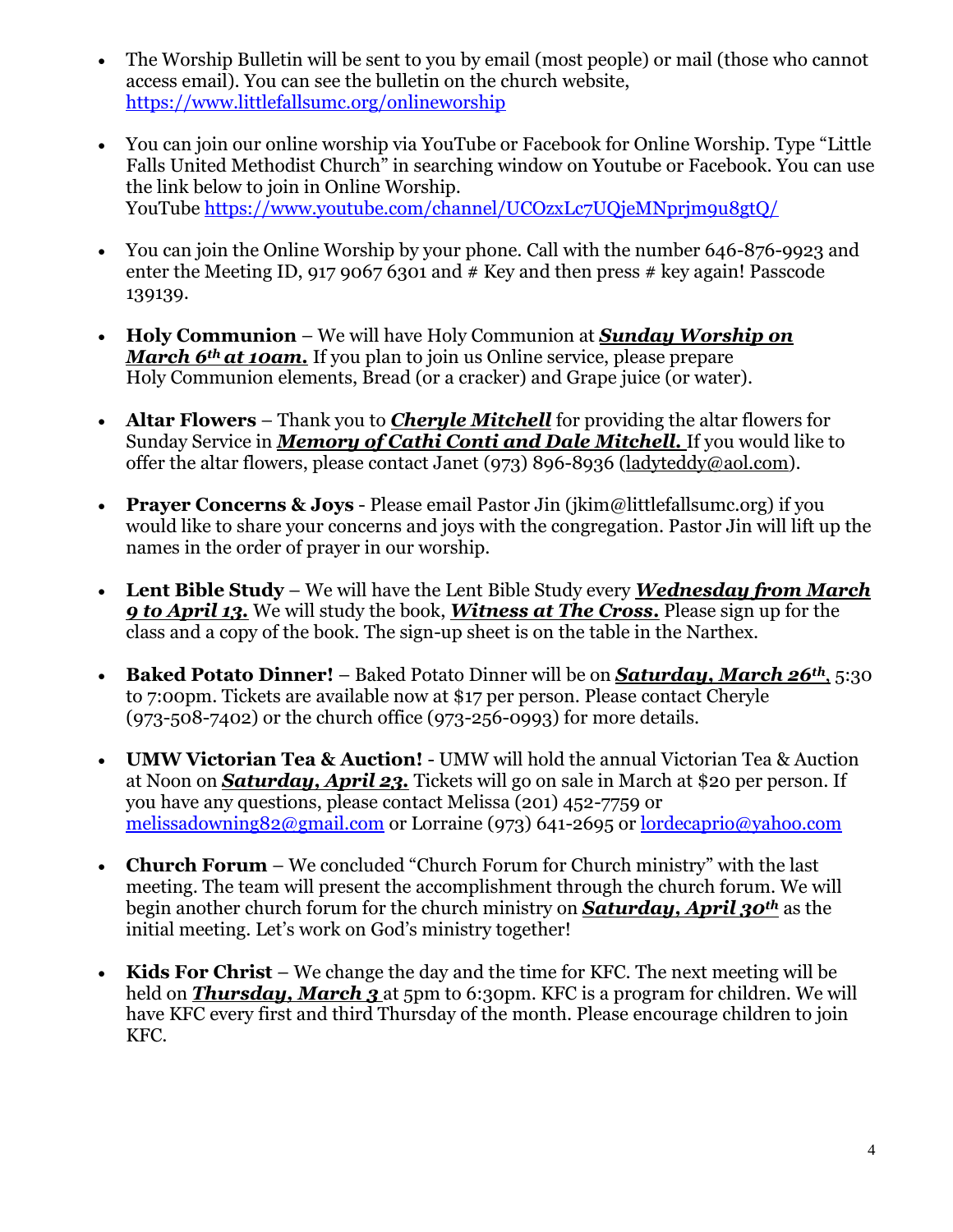- **Treasured Memories**  "Treasured Memories" is a grief group for those who have lost their loved ones. The ongoing meeting is held in Lee Lounge at 7pm on every *2nd Wednesday of the month.* Contact Allison for details (973) 800-4152.
- **The Unity Circle** is collecting gloves, hats, scarves, and mittens to help people. Please join the ministry by putting the times in our snowman box. Please see Betty Caceres for more information. **Thank you for your support!**
- **Shoprite Gift Card** If you want to buy a Shoprite gift card, please contact Pete (973) 595-5765 or [\(detroit50@aol.com\)](mailto:detroit50@aol.com).
- **Kohl's Gift Card** If you want to buy a Kohl's gift card, please contact Allison.
- **AmazonSmile Program**  Please choose Little Falls UMC as your charity organization at https://smile.amazon.com. All services and prices will be the same and Amazon will donate 0.5% of your purchase to the church.
- Your financial support and generosity are greatly appreciated and essential for our church ministry and mission. Please consider sending your tithes and offerings to Little Falls UMC (139 Main St. Little Falls, NJ 07424). You can send your offerings and tithes to the church every week. Or you can send offerings and tithes for a month with a check. Thanks again for your generosity again!
- **LFUMC FOOD PANTRY ITEMS NEEDED** Many families depend on the Food Pantry on a regular basis. The Pantry needs the following non-perishable items; canned vegetables, peanut butter, jelly, adult/children's cereal, pasta & sauce, instant potatoes/rice, tuna, chicken, sardines, fruit, apple sauce, juice, and granola bars.
- **SOCKS FOR SOULS** *Do your feet get cold?* Please help Unity Circle to provide new or gently used socks to the homeless. There is a constant need. Please drop off your socks in the large white sock in the Narthex.
- **Ongoing Collection** UMW also collects postmarked stamps, can pull tabs, Box Tops for Education, and the front of greeting cards. Items are donated to different charities and organizations.

#### ⭻**Hymn of Prayer** *O How He Loves You and Me* **TFWS 2108**

Verse 1 Oh how He loves you and me Oh how He loves you and me He gave His life What more could He give Oh how He loves you Oh how He loves me Oh how He loves you and me

Verse 2 Jesus to Calv'ry did go His love for sinners to show What He did there Brought hope from despair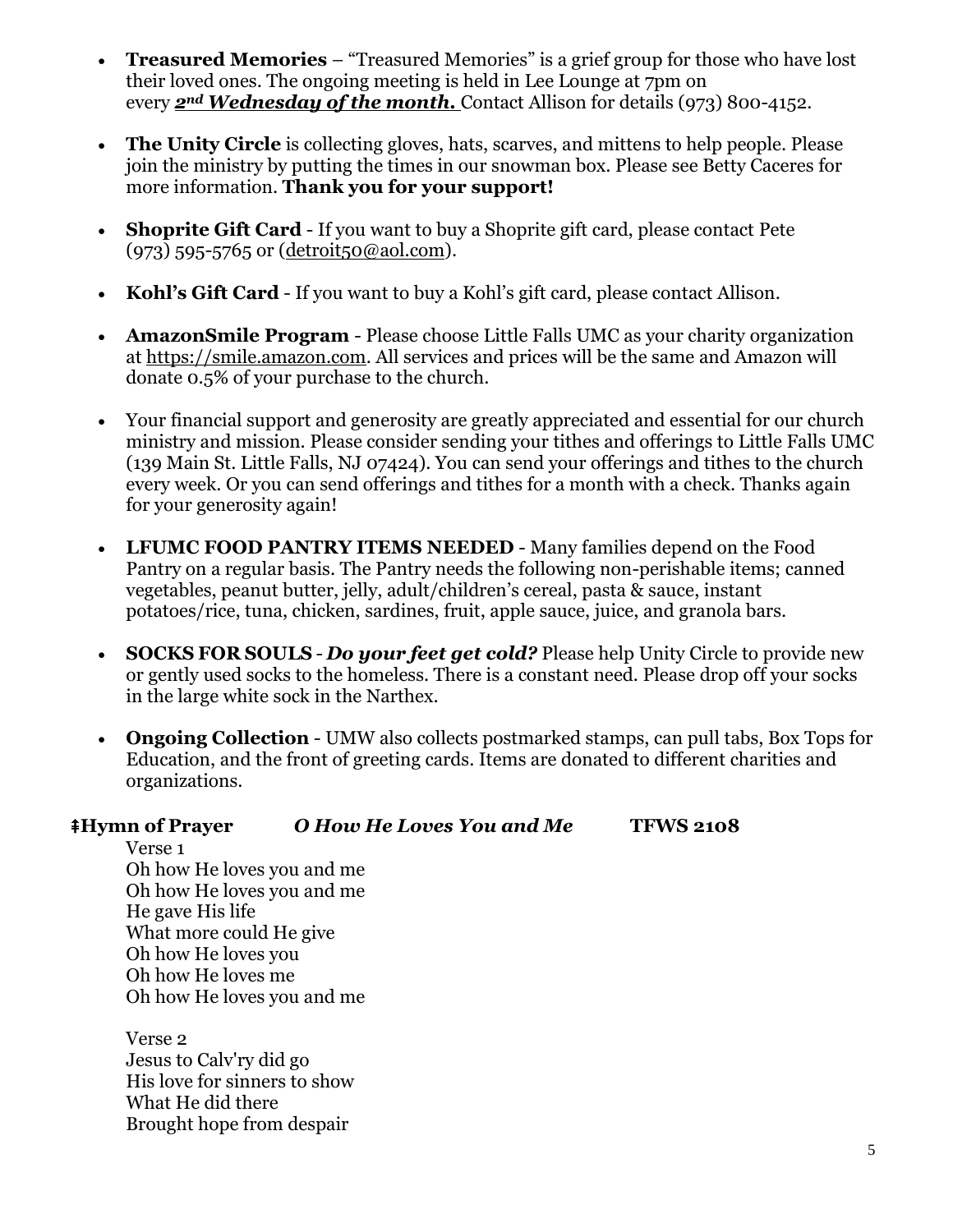Oh how He loves you Oh how He loves me Oh how He loves you and me

## **Pausing for Silent Prayer and Confession**

## **Prayers of the People (Response: God, in Your Mercy, hear our prayers.)**

Gracious God, we give thanks to you for your grace and mercy. We are grateful for your presence in our lives. Your presence is with us always, lifting, healing, restoring, encouraging us to move forward on the journey of service and compassion. We bring to our prayers today needs of others and situations which are difficult and sorrowful. We implore God to respond with compassion and care for these, our loved ones. Help us, O God, to remember that you are in the midst of these times, giving hope and love. Enable us to feel the power of this love in our own lives. Empower us to share this love with others, for we ask this in Jesus' Name. AMEN.

## **The Lord's Prayer**

*Our Father, who art in heaven, hallowed be thy name, thy kingdom come, thy will be done, on earth, as it is in heaven. Give us this day our daily bread. And forgive us our trespasses, as we forgive those who trespass against us. And lead us not into temptation, but deliver us from evil, for thine is the kingdom, and the power, and the glory, forever. Amen.*

## *Called to the Word*

## **Prayer for Illumination**

**Leader:** Lord, open our hearts and minds by the power of your Holy Spirit, that, as the Scriptures are read and your Word proclaimed, we may hear with joy what you say to us today. **All: Amen**

#### **NT Lesson Romans 3:23-26**

**<sup>23</sup>** since all have sinned and fall short of the glory of God; **<sup>24</sup>** they are now justified by his grace as a gift, through the redemption that is in Christ Jesus, **<sup>25</sup>** whom God put forward as a sacrifice of atonement by his blood, effective through faith. He did this to show his righteousness, because in his divine forbearance he had passed over the sins previously committed; **<sup>26</sup>** it was to prove at the present time that he himself is righteous and that he justifies the one who has faith in Jesus.

## **NT Lesson 1 Peter 2:20-24**

**<sup>20</sup>** If you endure when you are beaten for doing wrong, what credit is that? But if you endure when you do right and suffer for it, you have God's approval. **<sup>21</sup>** For to this you have been called, because Christ also suffered for you, leaving you an example, so that you should follow in his steps.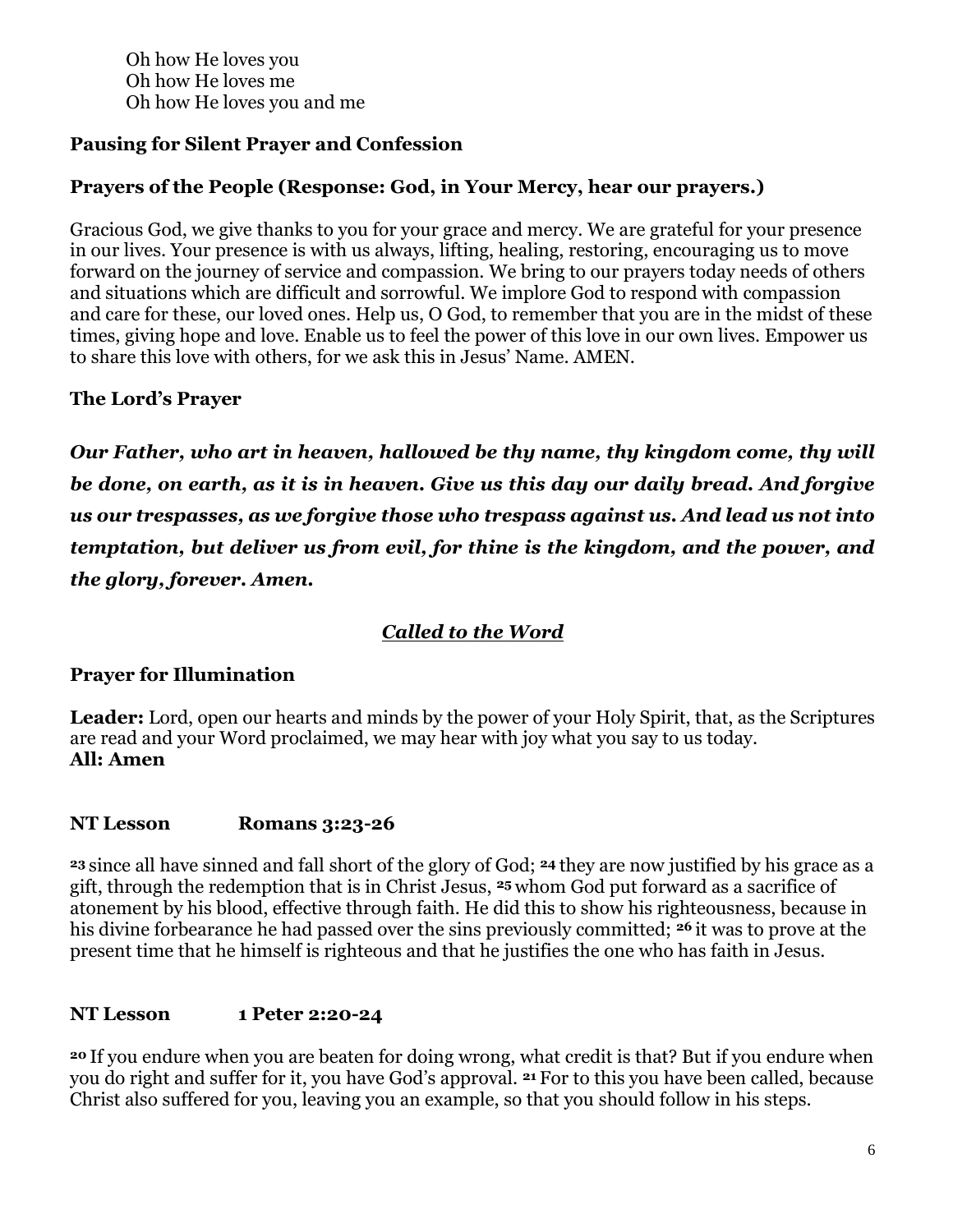**<sup>22</sup>** "He committed no sin, and no deceit was found in his mouth."

**<sup>23</sup>** When he was abused, he did not return abuse; when he suffered, he did not threaten; but he entrusted himself to the one who judges justly. **<sup>24</sup>** He himself bore our sins in his body on the cross, so that, free from sins, we might live for righteousness; by his wounds you have been healed.

#### *This ends the NT Lessons. Let us turn to the Gospel Lesson. Please stand, if able.*

## **Gospel Lesson John 15:12-17**

**<sup>12</sup>** "This is my commandment, that you love one another as I have loved you. **<sup>13</sup>** No one has greater love than this, to lay down one's life for one's friends. **<sup>14</sup>** You are my friends if you do what I command you. **<sup>15</sup>** I do not call you servants any longer, because the servant does not know what the master is doing; but I have called you friends, because I have made known to you everything that I have heard from my Father. **<sup>16</sup>** You did not choose me but I chose you. And I appointed you to go and bear fruit, fruit that will last, so that the Father will give you whatever you ask him in my name. **<sup>17</sup>** I am giving you these commands so that you may love one another.

This is the word of God for the people of God. **All: Thanks be to God.**

**Message** *Jesus Takes Your Place* **Rev. Jin Kook Kim**

Good morning, Church Family! I hope you had a blessed week in Christ last week. Now, we are in Lent. As we considered at Ash Wednesday Service, The Lenten season is the time to meditate on God's grace through Jesus' sacrificial love that was shown on the cross. Also, it is the time for us to participate in Jesus' passion in many ways that we can do. Are you wearing the bracelet? Your bracelet is a reminder for us to meditate on Jesus' love and our commitments to participate in Jesus' passion. Let us not pass this Lenten season but put ourselves fully in meditation on Jesus' love and participation in Jesus' passion during Lent.

Jesus' death on the cross centers in the Lenten season. What is your understanding of Jesus' death on the cross? What does it mean to you? To help us to deepen our understanding of Jesus' death and passion during this Lenten season, I will deliver a sermon series that is based on the book *Savior*, which is about what the Bible says about the cross. There are many meanings and understandings of Jesus' death on the cross, and each of them will help us understand the meaning of Jesus' death on the cross deeper and broader.

Jesus died on the cross. We have heard that many times and we know the story well. How does Jesus' death on the cross relate to us? For us, Jesus died on the cross. Instead of us, Jesus died on the cross. Instead of us, Jesus got the punishment to save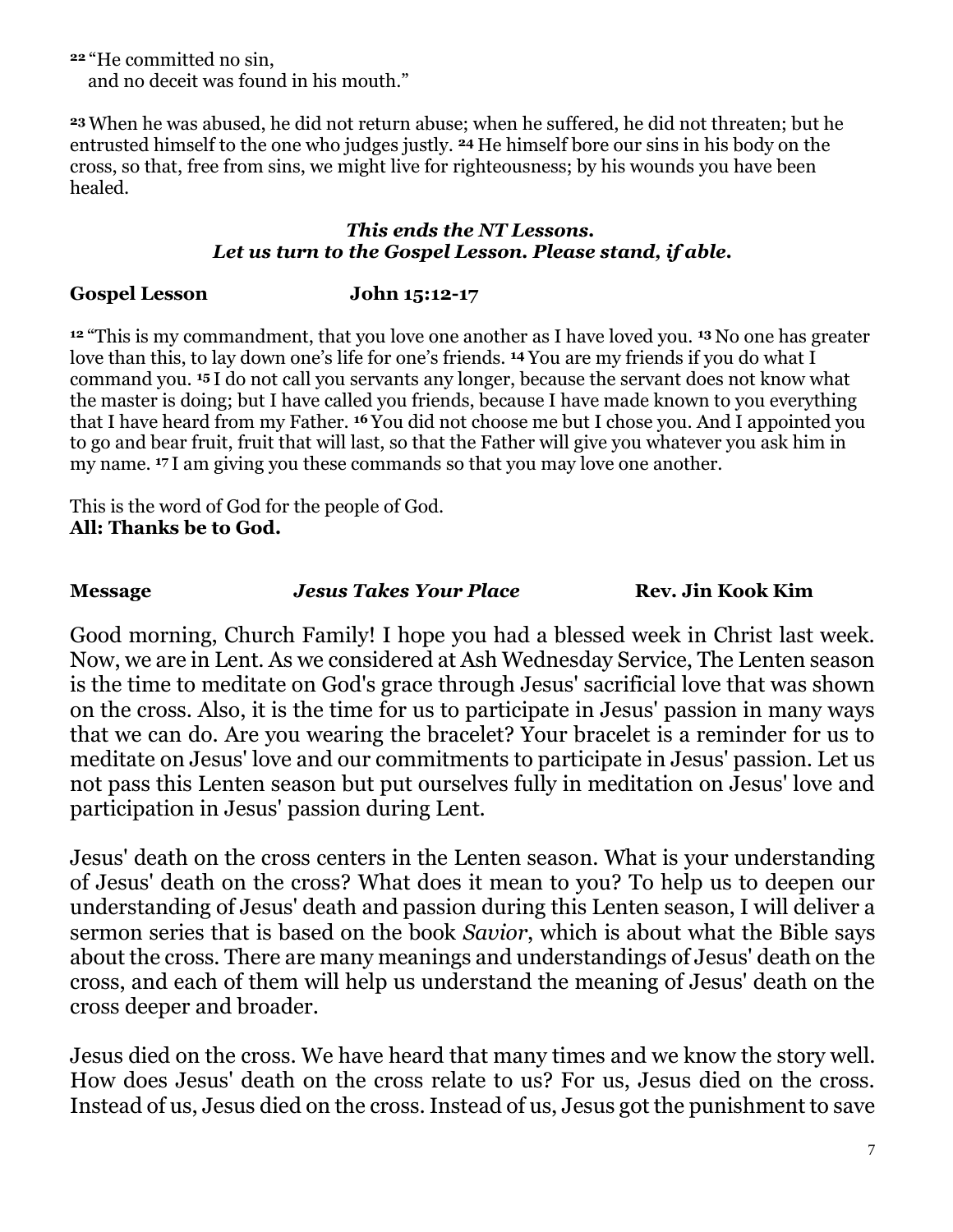us. Jesus takes our place. That is the essential meaning of Jesus' death on the cross for all of us. It is more than that the innocent Jesus died. Jesus died without sin. He didn't do any wrongdoing to be put to death, but he died on the cross taking our place. It is more than the very Jesus who we love died. We love Jesus so Jesus' death can be related to us as our loved ones' passing matter to us. However, it is more than that. Jesus loved us first, and Jesus, who loves us so much, died on the cross instead of us, taking our place. Jesus, who loves us and who we love so much, died on the cross, taking our place.

As I mentioned in the story of the movie, *Unforgivable,* at Ash Wednesday service, The grown-up big sister took charge of murder instead of the young sister, who was five years old. She was in prison for twenty years, where the younger sister should be. She took her baby sister's place to let her free from the charge because she loved her so much. She raised and cared for her sister as if she was the mother of her sister because they didn't have parents. She loved her younger sister to give out her life to save her sister.

We all have sinned before God. The punishment for sinners is death, as we read in the Bible, that the result of sin is death. As sinners, we should be on the cross, and we should be put in death. However, Jesus took our place. Jesus took our cross. Instead of us, Jesus took the punishment that we should take. As we read 1 Peter 2:24, "He himself bore our sins in his body on the cross, so that, free from sins, we might live for righteousness; by his wounds you have been healed."

Instead of us, Jesus died on the cross. He took our place because he loves us so much. Jesus said, "No one has greater love than this, to lay down one's life for one's friends." (John 15:13) Jesus laid down his life for us. There is no greater love than this. Holy Communion reminds us of Jesus' sacrificial love. Jesus said, "Take, eat. This is my body which is given to you. Drink from this. This is my blood of the new covenant poured out for you and for many for the forgiveness of sins."

# Church Family,

Jesus died on the cross for us, lying down his life for us, giving his body and blood for us. Although the place is death, he took our place because he loves us so much. Jesus took my place and your place. Please note that Jesus died for us, each of us. Although Jesus' death was offered to all people, let us not hide in a group. We sometimes hide our individual being in a group and our individual names in a group name to protect us. It would be easy to say, "That's our fault," rather than, "It is my fault." Maybe it is easier for us to say, "Jesus died for us, instead of us," than "Jesus died for me, instead of me." It would be easier for us to say, "Jesus died for our sins," than "Jesus died for my sins." Jesus' death is for each of us. Jesus died for me, Jin, and you, your name. Jesus died on the cross instead of me, Jin, myself, for my sin, Jin's sins. Likewise, Jesus died on the cross instead of you, your name, yourself, for your sins.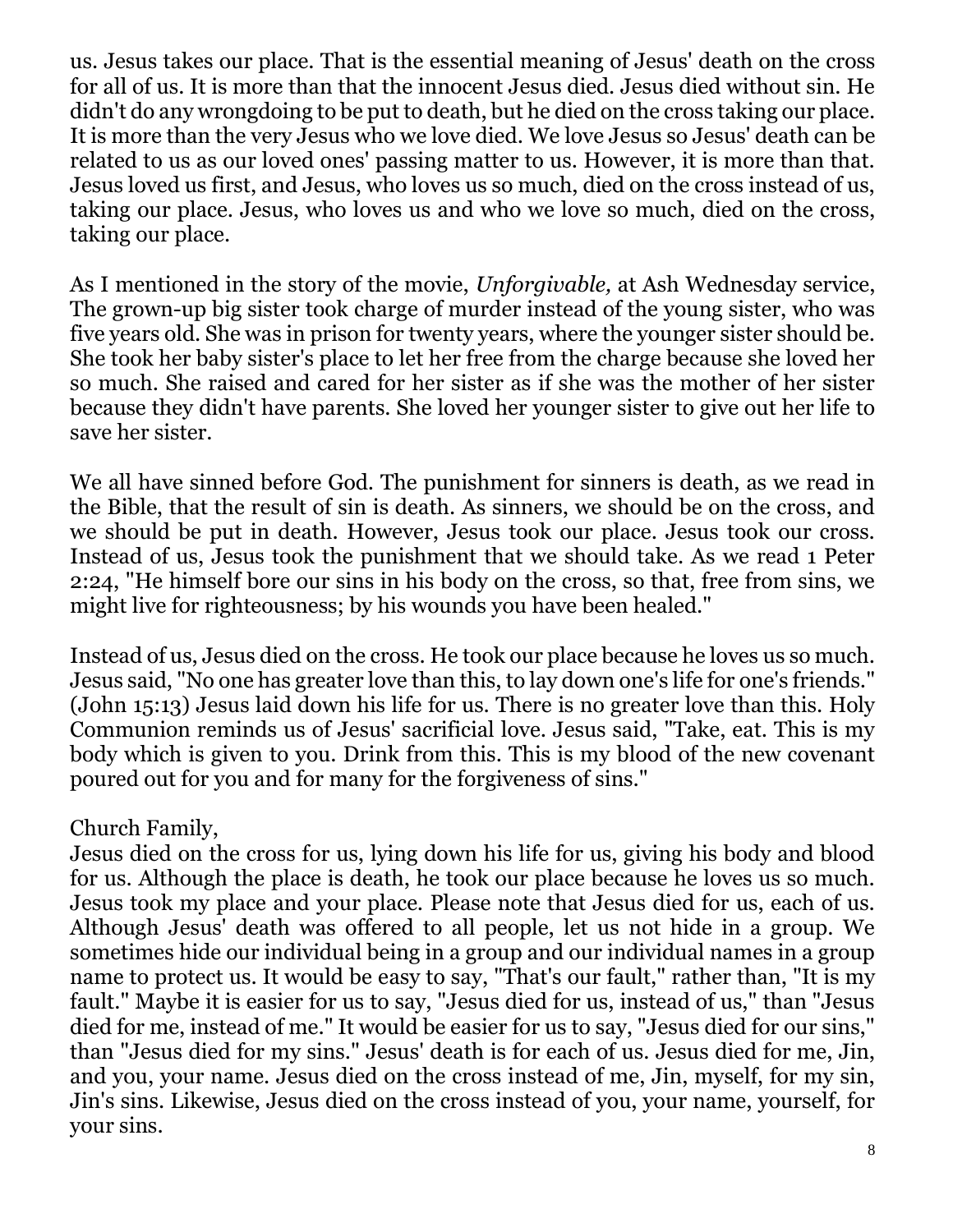Church family,

Instead of us, Jesus died. Because of our sins, Jesus died. Jesus took my place and your place of death because Jesus loved you and me, each of us. Let us give thanks to Jesus for his sacrificial love. And as Jesus called us to love others as Jesus loved us, let us love Jesus more and let us love others more. Amen.

#### **THANKSGIVING AND HOLY COMMUNION Rev. Jin Kook Kim**

**Response 1**

**Holy, holy, holy Lord, God of power and might, heaven and earth are full of your glory. Hosanna in the highest. Blessed is he who comes in the name of the Lord. Hosanna in the highest.**

**Response 2 Christ has died; Christ is risen; Christ will come again.**

**Response 3 Amen.**

## *Called to Share*

## **Response to Our Generous God**

⭻**Doxology** *Praise God, From Whom All Blessings Flow* **UMH 95**

Praise God, from whom all blessings flow; Praise Him, all creatures here below; Praise Him above, ye heav'nly host; Praise Father, Son, and Holy Ghost!

#### ⭻**Prayer of Dedication**

Chorus

**All: Mighty God, as we remember the strength of Jesus facing the temptation offered by the devil, we remember too clearly how the temptations of food, of authority, and power have overcome us. We've been tricked to believe our wants were needs and more is always better. May we offer our gifts to you this day with generosity and gratitude; strengthen us to resist temptation that would present security or power in anyone but you. In Christ, we pray. Amen.**

## *Called to the World*

| ‡Closing Hymn                  | I Stand Amazed in the Presence  | <b>UMH 371</b> |
|--------------------------------|---------------------------------|----------------|
| Verse 1                        |                                 |                |
| I stand amazed in the presence |                                 |                |
| Of Jesus the Nazarene          |                                 |                |
|                                | And wonder how He could love me |                |
| A sinner condemned unclean     |                                 |                |
|                                |                                 |                |